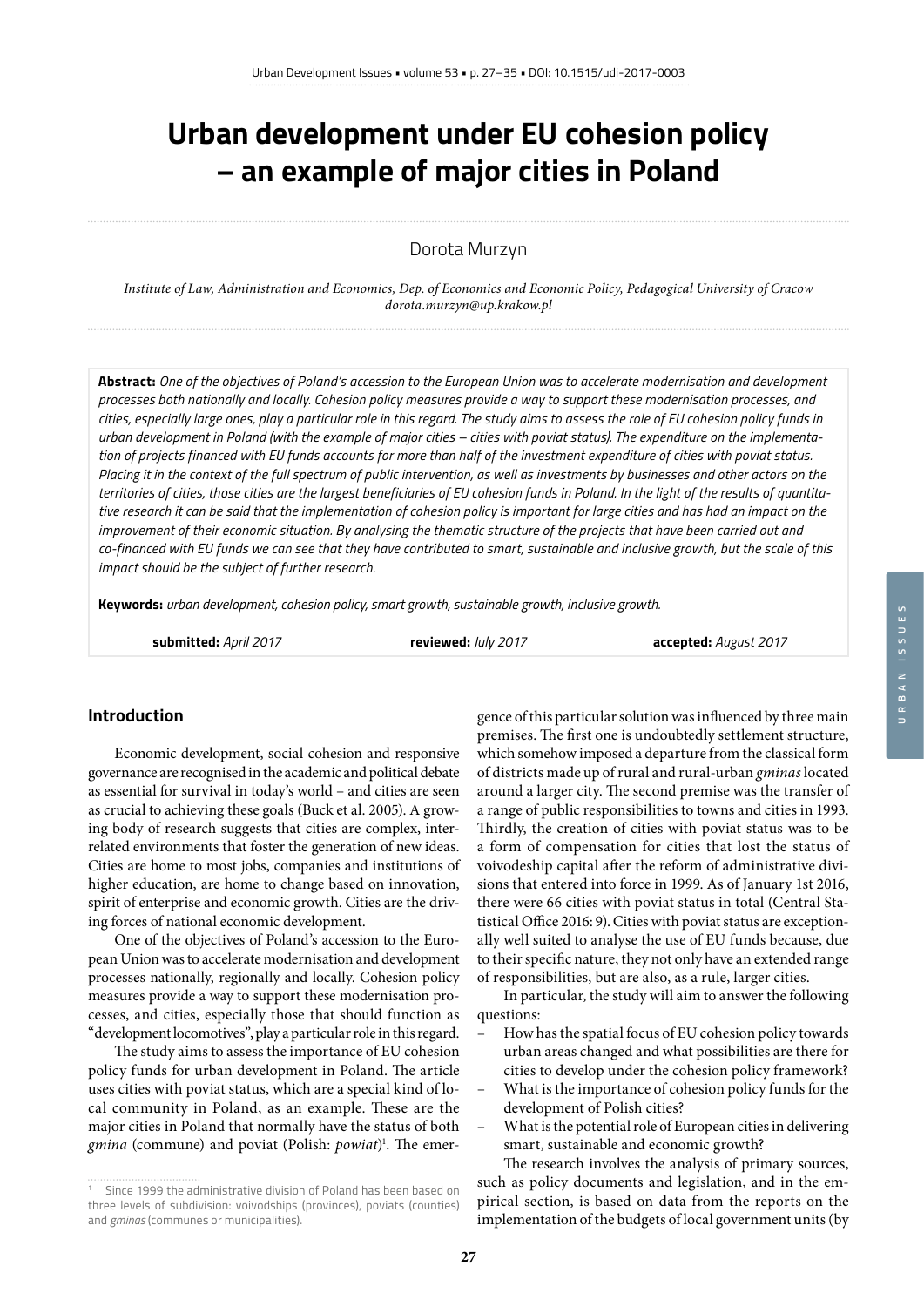the Ministry of Finance) and data generated from the KSI SIMIK 07-13 National Information System.

The paper is structured as follows. The next section will concentrate on the role of cities in delivering the Europe 2020 priorities. Then it focuses on EU cohesion policy and the place of cities within its framework. The empirical section will present the example of cities with poviat status in Poland, which is then followed by concluding remarks on the impact of EU cohesion policy on urban development and Polish cities.

## **European cities and smart, sustainable and inclusive growth**

According to the European Commission: "The European Union will pursue its objectives of growth and jobs more successfully if all regions are able to play their part. Cities are particularly important in this context" (Commission of the European Communities 2006: 4). The present strategy for a long-term programme of socio-economic development in the European Union is "Europe 2020". In a communication "Europe 2020 – A strategy for smart, sustainable and inclusive growth" (European Commission 2010) published on 3rd March 2010, the European Commission emphasised the need for common action by member states to overcome the crisis and allow the implementation of reforms to tackle the challenges of globalisation, aging, or an increasing need for the rational use of resources. In order to achieve these objectives the Commission proposed three main, mutually reinforcing priorities:

- smart growth, which is growth based on knowledge and innovation,
- sustainable growth, the transition towards a resource efficient and competitive green economy,
- inclusive growth, which is supporting an economy characterised by high levels of employment and providing economic, social and territorial cohesion.

The strategy reflects a multi-dimensional and multithematic approach to growth and development, broader than the largely sectoral Lisbon strategy.

Cities can play an important role in delivering the Europe 2020 priorities and targets. European cities have for a long time been trying to reconcile the need for local innovation, which creates jobs and economic growth, with sustainable development, that is felt in the quality of life of its inhabitants and a permanent fight against social exclusion. The OECD has also defined the key challenges of urban areas as smart growth, sustainability and resilience, inclusive growth and urban sprawl (OECD 2013). The various dimensions of urban life – environmental, economic and social – are interwoven and success in urban development can only be achieved through an integrated approach. The response to these challenges is critical for achieving the smart, sustainable, inclusive society envisaged in the Europe 2020 Strategy.

In literature the idea of smart growth refers to two different concepts. The first is rooted in the study of the transformation of spatial structure and economic cities, and states that the basic idea of smart growth is that growth should occur within or immediately around existing urban areas (Daniels 2001). This concept arose in the 1970s in the United States and since then has been strongly developing together with another concept – smart cities. In the second concept, smart growth means enhancing the role of knowledge and innovation as a driving force for economic development, and such an idea is being developed by the European Union. The concept of smart specialisation (developed together with the concept of smart growth) is particularly pertinent to EU regions and regional policy. Yet, translating the original nonspatial concept to the regional context in a way that is practical and workable for regional and urban policy requires a consideration of parallel ideas that had also been emerging in economic geography (McCann & Ortega-Argilés 2013). Nevertheless, cities and urban regions are at the very centre of the processes of knowledge, innovation and entrepreneurship and therefore, can play an important role in delivering smart growth. Innovation and entrepreneurship and their geography prioritise the firm and industrial clusters, and present the city as a "container" for them. One of the latest pieces of research by R. Florida, P. Adler and Ch. Mellander (2017), by linking J. Jacobs' (1969) insights into cities to those of J. A. Schumpeter (1934) on innovation, argues that innovation and entrepreneurship do not simply take in place in cities, but in fact require them.

In the context of sustainable development, there are specific problems of urban environmental degradation on one side, and the contribution that cities can make to the broader goals of attaining global sustainability – on the other (Haughton & Hunter 2004). Cities have long experienced environmental problems (to mention a few: air and water pollution, poor sanitation). As a result, urban energy and environmental policies have become a focal point of policy interest (Nijkamp & Perrels 1994). P. Nijkamp and A. Perrels (1994) stress that the city is a place where an intensified urban energy policy may bring about a wide variety of favourable environmental impacts, and this may lead to an improvement of environmental quality in European cities.

Economic growth is sustainable when it is accompanied by measures designed to reduce poverty and social exclusion. Inclusive growth is a response to the need to implement more "equitable" development, which is trying, as far as possible, to use the economic potential of growth to meet the aspirations and expectations of the whole of society. Inclusive growth is associated with the concept of social inclusion, which is understood and measured by the degree to which equality (in terms of consumption, income, jobs and housing) is achieved (Anand, Mishra & Peiris 2013). Thus, in order for growth to be sustainable and effective in reducing poverty, it must have an integrative and inclusive nature (Berg & Ostry 2011). Cities are epicentres of opportunity, but also inequality. Therefore, they are places where it is particularly important to ensure an inclusive education system, inclusive labour market, inclusive infrastructure and public services, and an inclusive housing market and urban environment. Fostering more inclusive growth in cities requires a coordinated mix of policies (e.g. social, educational, environmental). The spatial scale to which policies are applied – neighbourhoods, metropolitan areas, regions – is also of utmost importance (OECD 2016).

The importance of urban questions has been recognised under successive political documents of the European Union. The EU strategy papers quite often note that the proper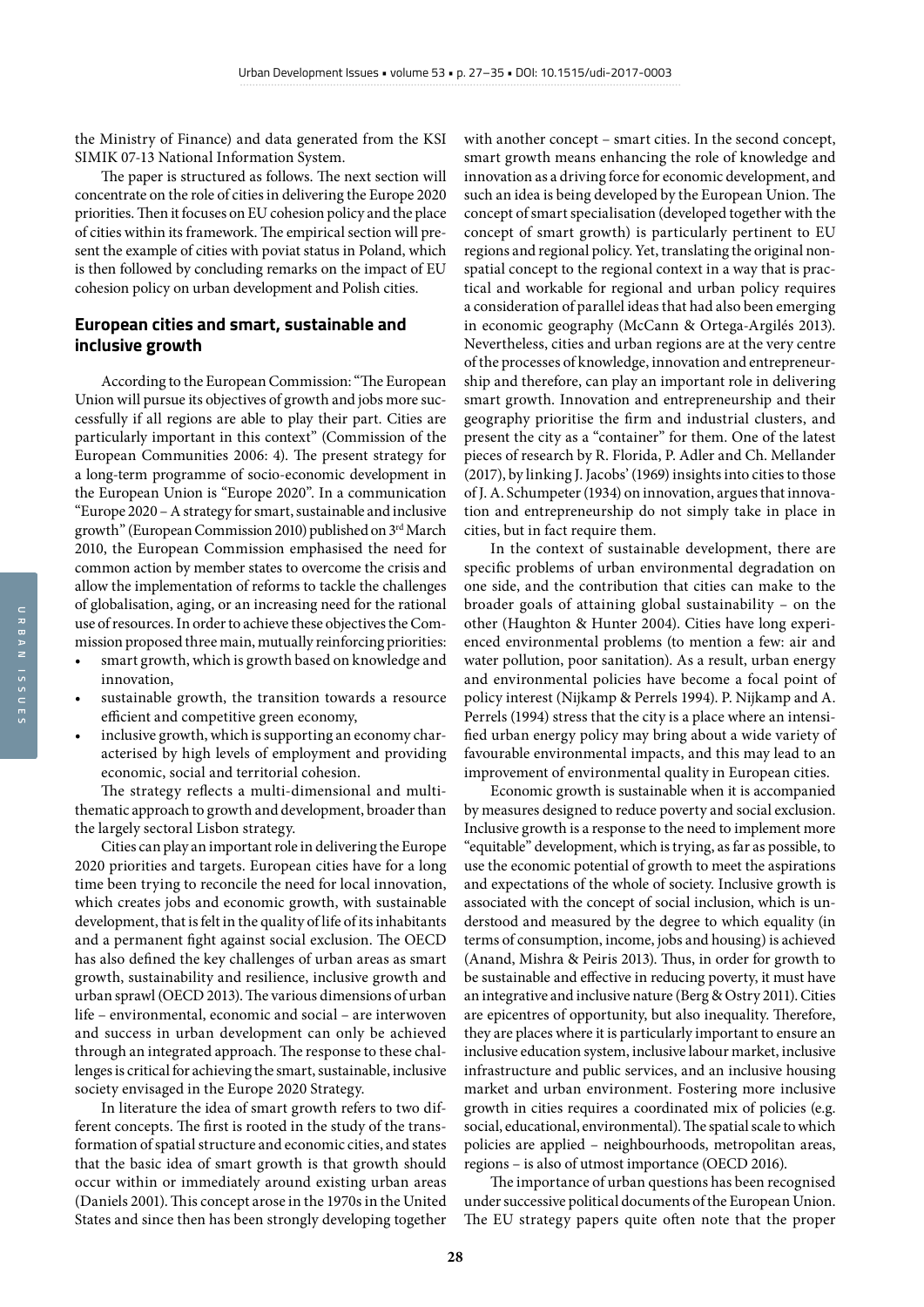functioning of cities and metropolises is the key to achieving spatial cohesion, enhancing competitiveness, as well as promoting sustainable development, and creating the proper structure of the European Union's settlement system (ESDP 1999; European Union 2010). Moreover, in recent years, various member states as well as the European Commission started to acknowledge the importance of focusing on urban areas as a central element of national and regional development policy. The key importance of cities for the development of the whole country has also been recognised in Polish strategic development documents, and in order to implement an integrated urban policy effectively, the government adopted a document entitled "National urban policy 2023"2 (in Polish: *Krajowa Polityka Miejska 2023*). Funds from the EU cohesion policy are an important source of funding for this strategy. These policy measures have not only served to reduce the differences in socio-economic development of member states and their regions, but also to achieve the objectives of Europe 2020. The place of cities in cohesion policy is particularly noteworthy.

#### **The place of cities in cohesion policy**

Cohesion policy pays particular attention to the specific needs of certain zones, such as urban areas. This is the result of changes in the prevailing paradigm (model) of regional development that is not only dominant in the academic literature but also at the policy making level. There has been growing academic interest in local economic development following on from the work of A. Marshall on localised industrial districts (Marshall 1961; Becattini 1990), and F. Perroux on localised industrial growth and the development of growth poles (Perroux 1950). In addition, there has been a rediscovery of the importance of the economies of agglomeration and urbanisation in emerging patterns of urban and regional economic growth. There seems to be a considerable shift towards the paradigm of a growth and innovation based regional policy which is partly achieved via the formation of strong metropolitan regions (Lang & Török 2017). A range of economic development concepts have emerged over the past few decades: new economic geography, endogenous growth theory, new institutionalism and new regionalism. The concept of a place-based regional policy model has become particularly evident in policy discourse in recent years and was incorporated into the EU cohesion policy model (Barca 2009; Ferry 2013).

Scholars increasingly argue that urban and regional policies need to be more sensitive to local context and local specificity, "place based" as opposed to "place neutral" (Parkinson & Meegan 2013). This implies a policy implementation process capable of mobilising the potentials of all territories. It emphasizes the identification and mobilisation of endogenous potential, that is, the ability of all territories to grow, drawing on their own resources. Under this approach, regional policy (which is part of cohesion policy<sup>3</sup>) must respond to the specific needs of the territories and build on their endogenous development potential.

Strengthening the urban dimension of cohesion policy was also a way of implementing the new territorial dimension of the policy (in addition to economic and social cohesion, territorial cohesion has also been introduced in the Lisbon Treaty). However, some scholars argue that the promotion of territorial cohesion within a neoliberal regional policy framework presents a contradiction between the place-based approach and the normative nature of neoliberal principles, since a common set of neoliberal principles neither finds the same application nor produces the same effects within the path dependent political-institutional contexts of regions. It unfolds unevenly across space and produces "new forms of geo-institutional differentiation" (Brenner, Peck & Theodore 2010). One critical politico-economic approach notes that while the regional and urban policies of the European Union support the reinforcement of the economic base of major urban regions and the exploiting of endogenous resources, they fail to consider the highly uneven socio-spatial structure of the European space (Hadjimichalis 2011; Hadjimichalis & Hudson 2014).

From the early 1990s onwards, the European Commission has launched several urban initiatives that were considered to be part of cohesion policy. Special treatment of cities within the framework of EU cohesion policy was defined within the URBAN Community Initiative financed by the European Regional Development Fund. This was launched in 1994 as a response to the challenges facing Europe's towns and cities: high unemployment, the risk of social exclusion, and a neglected environment. URBAN was influenced by the urban regeneration policies that had been developed previously by different member states of the European Union. The Initiative lasted until 2006, but its actions continue until today. One of the examples is URBACT – the European exchange and learning programme promoting sustainable urban development. It enables cities to work together to develop solutions to major urban challenges, reaffirming the key role they play in facing increasingly complex societal challenges. It helps them to develop pragmatic solutions that are new and sustainable, and that integrate economic, social and environmental dimensions. It enables cities to share good practice and lessons learned with all the professionals involved in urban policy throughout Europe.

In the 2007–2013 period, urban issues were mainstreamed in the Operational Programmes (through which EU structural funds are applied in member states) and were supported by a substantial budget. Moreover, a new instrument for cities was launched – the Joint European Support for Sustainable Investment in City Areas (JESSICA). It is an initiative of the European Commission developed in cooperation with the European Investment Bank (EIB) and the Council of Europe Development Bank (CEB). It supports sustainable urban development and regeneration through financial engineering mechanisms. Many of the lessons learned from JESSICA are visible in the new cohesion policy regulations. In general the programming period 2007–2013 has been an important learning process for member states (especially those joining the EU after 2004) and the need for integrated urban development has been understood.

<sup>2</sup> Document adopted by Council of the Ministers on 20th October 2015.

EU regional policy, after almost a quarter of a century of existence, has largely lost its regional character, today becoming more and more a horizontal policy.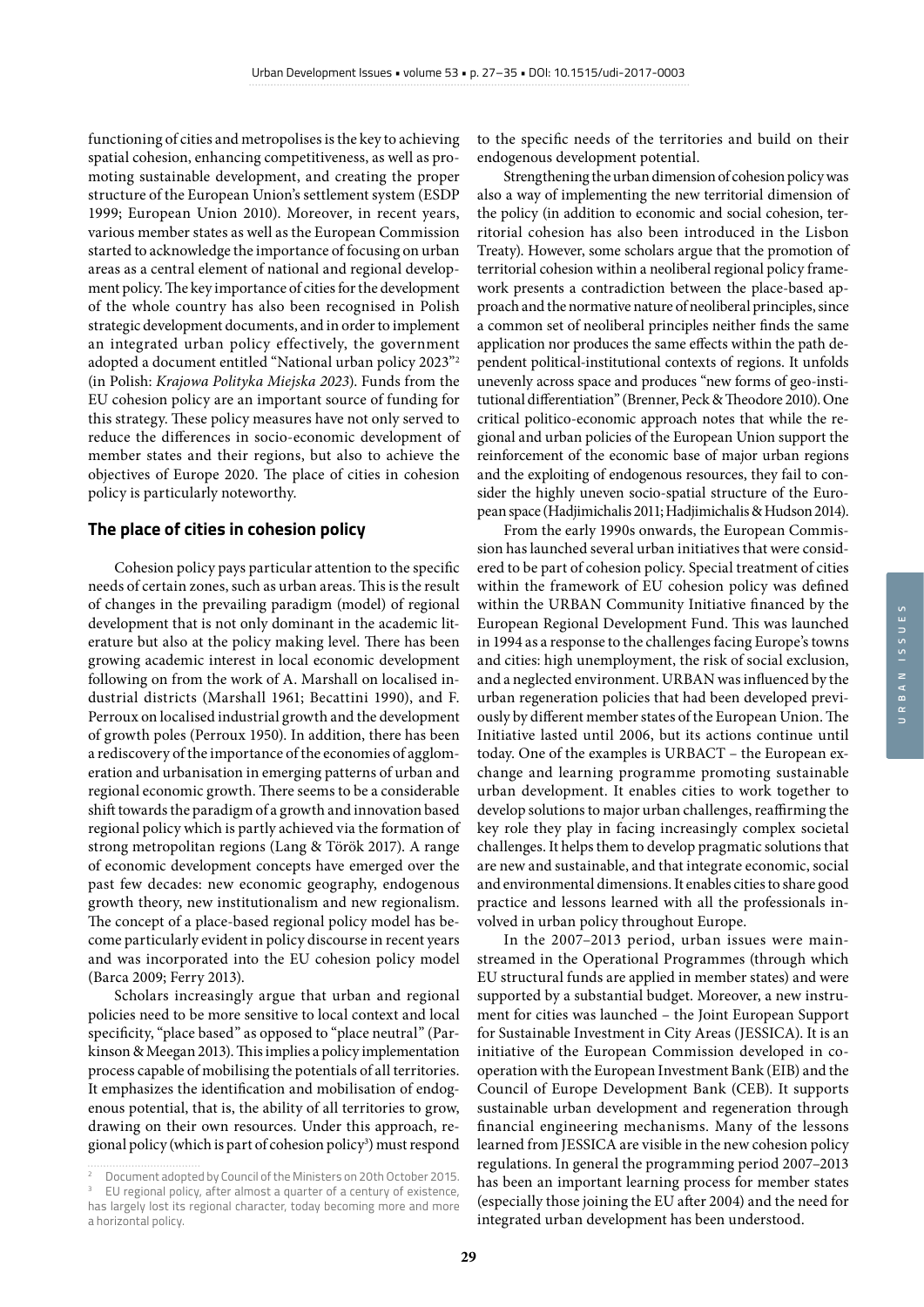The 2014–2020 cohesion policy instruments enhance the role of urban areas through acknowledging the importance of towns and cities in specific investment priorities. The European Commission proposes five levels for targeting urban issues (Hamza et al. 2014: 12):

- European level, with the introduction of an Urban Development Network and innovative urban actions;
- member state level strategic level, enhancing the involvement of cities and urban areas in the Partnership Agreement, the introduction of Integrated Sustainable Urban Development and better involvement of the European Social Fund;
- member state level the level of the European Regional Development Fund [ERDF] programme with urbanrelated investment priorities, ring-fencing 5% of funding;
- member state level implementation level, with the involvement of Integrated Territorial Investments as instruments for bottom-up urban actions and the involvement of Community – led local development in urban areas;
- local level project level, where cities have the opportunity to cooperate across borders.

During the 2007–2013 programming period, the main input provided by cities and urban areas was at project level, while cohesion policy is enhancing the role of urban areas during the 2014–2020 programming period.

However, R. Atkinson and K. Zimmermann (2016) argue that although the notion of Integrated Sustainable Urban Development is prominent in the current cohesion policy programmes and a predefined share of each member state's European Regional Development Fund funding must be invested in urban areas, the urban dimension has become somewhat blurred. They stress that it remains to be seen whether the new instruments that are thought to provide for better coordination of sectoral policy and more "focused urban spending" are implemented by member states.

The 2014–2020 period has put the urban dimension at the very heart of cohesion policy. At least 50% of the ERDF resources for this period will be invested in urban areas. This could increase even further later in the period. Around 10 billion euros from the ERDF will be directly allocated to integrated strategies for sustainable urban development. In each EU member state, a minimum of 5% of the ERDF is earmarked for integrated sustainable urban development and EUR 371 million is set aside for innovative actions in the field of sustainable urban development over a seven-year period<sup>4</sup>. Moreover, in addition to regional policy and rural development policy, urban policy was also introduced to the cohesion policy model, which is reflected in the change of name of the relevant Directorate General of the European Union to the Directorate-General for Regional and Urban Policy.

The effectiveness of European Union cohesion policy has been the subject of controversy for years (Gorzelak 2017). There are many studies which were critical of the effects of cohesion policy on convergence, growth and employment, such as Boldrin and Canova (2001), Midelfart and Overman (2002), Sapir et al. (2003), Ederveen et al. (2006) and Bachtler et al. (2016). Such criticism raises the need to rethink and reconsider the general case for, and the role of, development policy at the regional and urban levels (McCann 2015). Putting aside the issues of the contribution of cohesion policy to increasing the competitiveness of the whole Union and reducing the development gap between its regions, the place-based approach has proved to be successful in enhancing the efficiency of developmental efforts by inter alia unlocking the under-utilised potential contained at local, city and regional level (Zaucha & Świątek 2013). However, some research shows that although Poland is leading the way in terms of legal arrangements concerning a place-based approach, it is lagging behind in the behavioural domain (Zaucha & Komornicki 2017).

European cities attract investment and jobs. They have many tools at their disposal to increase their attractiveness. Municipalities and entities located and operating in urban areas have access to cohesion policy funds to promote smart, sustainable and inclusive growth. To make the most of that opportunity, policy concepts and programmes should be put in the context of uneven development within Europe.

# **The development of cities with poviat status in Poland under cohesion policy**

Poland is a country with great regional differences. Due to historical processes and contemporary development conditions, Polish territory is characterised by three types of disproportion: a development gap between Eastern and Western Poland, one between large cities and the rest of the country, and intraregional disproportions. Poland is by far the largest beneficiary of cohesion policy funding among the member states and the vast majority of the country's regional development funding comes from EU sources. Since EU accession, the decentralisation of the cohesion policy fund management system in Poland has increased significantly. Throughout these changes, Polish regional policy has been faced with a continuing set of tensions. In particular, the allocation of competences for the design and delivery of regional policy has not been fully resolved. The problem is that there are competing pressures for centralisation and regionalisation (Ferry 2013).

According to the Act of 13 November 2003 *On the incomes of local self-government units (Ustawa o dochodach jednostek samorządu terytorialnego)*, the revenues of these units may be, inter alia, funds from the budget of the European Union. The *Act on the incomes of local self-government units* and the Act of 6 December 2006 *On the principles of development policy (Ustawa o zasadach prowadzenia polityki rozwoju)* enable local self-government entities to obtain funding for their own contribution (which is required for the implementation of projects financed with EU funds) from the state budget. Under the Act of 27 August 2009 *On public finances (Ustawa o finansach publicznych)*, the appropriations allocated to the implementation of operational programmes in part corresponding to the contribution of European funds, constitute a separate part of the budget under the name of "the budget of European funds", from which payments are made. On the other hand, the part of the appropriations corresponding to the national contribution is transferred in the form of special-purpose subsidies.

<sup>4</sup> European Commission data, http://ec.europa.eu/regional\_policy/en/ policy/themes/urban-development/ (22.04.2017)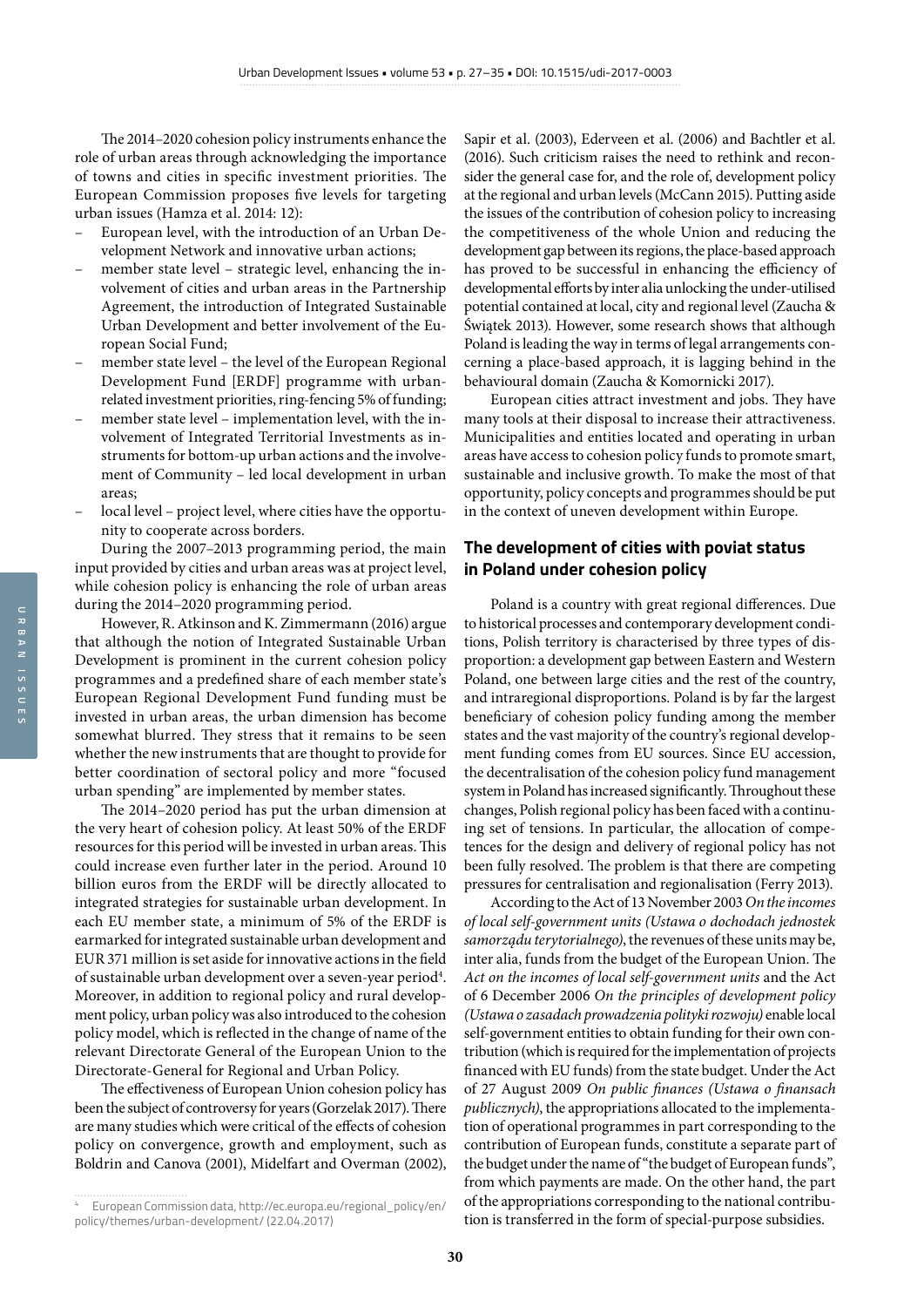|                                                                             | <b>Spending (in PLN, thousands)</b> | Spending structure (in %) |
|-----------------------------------------------------------------------------|-------------------------------------|---------------------------|
| Total revenue                                                               | 199 018 949                         |                           |
| of which:                                                                   |                                     |                           |
| for the implementation of programmes and<br>projects financed with EU funds | 17 201 204                          | 100,0                     |
| from this:                                                                  |                                     |                           |
| gminas                                                                      | 4853183                             | 28,2                      |
| poviats                                                                     | 1065626                             | 6,2                       |
| cities with poviat status                                                   | 5 208 855                           | 30,3                      |
| voivodships                                                                 | 6073539                             | 35,3                      |
| Total expenditure                                                           | 196 415 300                         |                           |
| of which:                                                                   |                                     |                           |
| for the implementation of programmes and<br>projects financed with EU funds | 18 975 702                          | 100,0                     |
| from this:                                                                  |                                     |                           |
| gminas                                                                      | 5 2 8 1 3 6 3                       | 27,8                      |
| poviats                                                                     | 1 207 517                           | 6,4                       |
| cities with poviat status                                                   | 5704303                             | 30,1                      |
| voivodships                                                                 | 6782519                             | 35,7                      |

Table 1. Revenue and expenditure of cities with poviat status for the implementation of programmes and projects financed with EU funds against the background of other local and regional government units in 2015.

Source: Rada Ministrów<sup>5</sup> (2016: 12)

Analysing the reports on how local government budgets were actually spent in the years 2004–2015, we can see that the correlation between the expenditures from the budgets of poviats and cities with poviat status and the implementation of EU programmes and projects and the total expenditure from the budgets of these units is large and positive ( $r = 0.8470$ ) and highly significant ( $p = 0.0020$ )<sup>6</sup>. Such a strong relationship reflects the growing importance of EU funds for the financing of local government tasks. Total revenues and expenditures of local government bodies and the financing and co-financing of programmes and

projects with EU funds in 2015 are presented in the following table (Table 1).

In 2015, the incomes of local government units relating to the implementation of programmes and projects financed with EU funds accounted for 8.6% of their total revenues (of which 30% went to cities with poviat status), while spending on programmes and projects financed with EU funds accounted for 9.7% (30% by cities with poviat status) of their total expenditures. EU funds serve primarily to support investment activities. The share of European funds in the investment expenditures of cities with poviat status is presented in Table 2.

Table 2. The share of European funds in the investment expenditure of cities with poviat status (mln PLN and %)

| Year | <b>Total expenditure</b><br>(1) | In this for the implementation of programmes<br>and projects financed with EU funds (2) | Investment<br>expenditure (3) | The share of EU funds in<br>investment expenditure (4=2:3) |
|------|---------------------------------|-----------------------------------------------------------------------------------------|-------------------------------|------------------------------------------------------------|
| 2004 | 32136.7                         | no data                                                                                 | 4495.9                        |                                                            |
| 2005 | 36491.2                         | no data                                                                                 | 5537.6                        | -                                                          |
| 2006 | 41237.5                         | 2810.2                                                                                  | 7853.5                        | 35.8%                                                      |
| 2007 | 45877.1                         | 3219.3                                                                                  | 9865.7                        | 32.6%                                                      |
| 2008 | 51172.4                         | 2456.5                                                                                  | 11135.2                       | 22.1%                                                      |
| 2009 | 56201.1                         | 3016.9                                                                                  | 12081.4                       | 25.0%                                                      |
| 2010 | 58954.1                         | 4852.9                                                                                  | 12698.1                       | 38.2%                                                      |
| 2011 | 61510.5                         | 6595.9                                                                                  | 12365.0                       | 53.3%                                                      |
| 2012 | 63730.8                         | 7140.0                                                                                  | 12103.3                       | 59.0%                                                      |
| 2013 | 64952.6                         | 6663.0                                                                                  | 11455.4                       | 58.2%                                                      |
| 2014 | 69661.4                         | 7576.6                                                                                  | 13625.8                       | 55.6%                                                      |
| 2015 | 69824.2                         | 5704.3                                                                                  | 12211.7                       | 46.7%                                                      |
|      |                                 |                                                                                         |                               |                                                            |

Source: Ministerstwo Finansów<sup>7</sup> (2004–2015)

<sup>5</sup> Council of Ministers.

<sup>6</sup> Pearson linear correlation, own calculations using the PQStat statistical package version 1.6.0.428.

Ministry of Finance.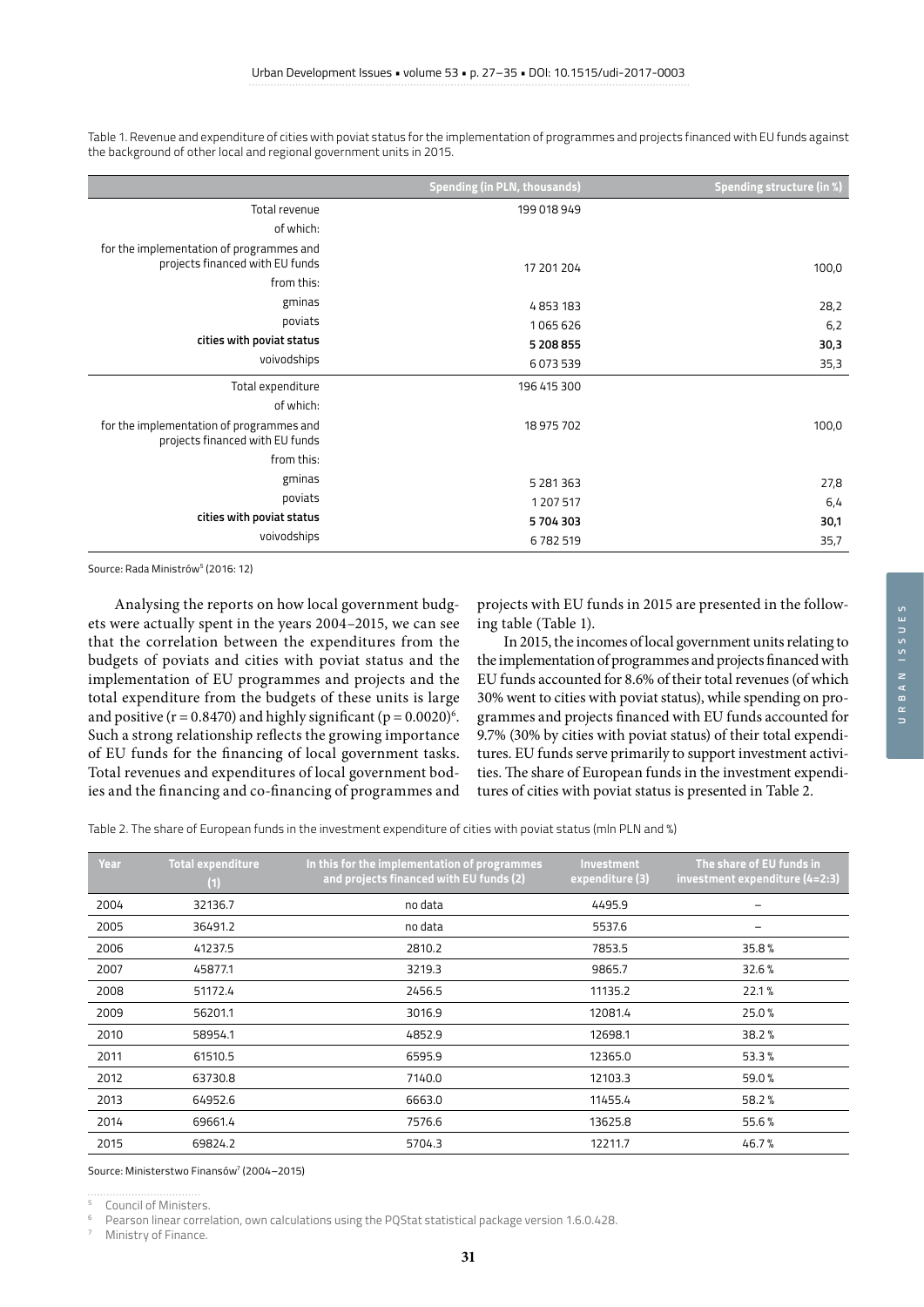| <b>Spatial category</b>   | <b>Number of projects</b><br>(1) | <b>Value of projects</b><br>$\ln$ mln PLN (2) | Value of EU co-financing<br>$\ln$ nmln PLN (3) | The share of EU co-financing in ,<br>total value of projects (4=3:2) |
|---------------------------|----------------------------------|-----------------------------------------------|------------------------------------------------|----------------------------------------------------------------------|
| Total                     | 150 582                          | 502 861.4                                     | 289 522.1                                      | 57.6%                                                                |
| Cities with poviat status | 31863                            | 181 121.0                                     | 99 143.5                                       | 54.7 %                                                               |

Table 3. Projects co-financed by cohesion policy funds in 2007–2015 in cities with poviat status

Source: own calculations based on data generated from the KSI SIMIK 07-13 National Information System (as at 31.03.2017).

At present, expenditure for the implementation of programmes and projects financed with EU funds accounts for more than half of the investment expenditure of cities with poviat status<sup>8</sup>. This means that these expenses represented a very large share of the investment efforts of major cities. Cohesion policy funds played a key role in the investment activities of municipalities, especially in the areas of environmental protection, transport and the development of social infrastructure, which in the period under review were mostly implemented with support from European Union funds. The same situation also occurred in the previous period, 2004–2008 (Smętkowski & Płoszaj 2011).

It is worth noting, however, that this situation may be dangerous in the long run. This is not only because sooner or later these funds will end and it will be necessary to find other sources, and therefore there will need to be a reform of the system of financing of local government, but also because the more local authorities spend EU funds, the more they have to pay the contribution for co-investment, which can lead to debt problems. This problem not only concerns the debt of local government authorities themselves, but also of municipal companies which carry out investment projects and to which local authorities transfer costs (the debts of municipal companies do not burden the debt of local authorities as they are not units forming part of public finances). On the other hand, it is important to mention the role of investments co-financed by EU funds in sustaining GDP growth during the global crisis.

Assessing the impact of cohesion policy on urban development is not possible without embedding it in the context of the full spectrum of public intervention, as well as investments by businesses and other actors on the territories of cities. The next table presents data on all projects co-financed by cohesion policy in 2007–2015 in cities with poviat status in Poland (Table 3).

A total number of 31 863 projects with a total value of more than 181 billion PLN, of which more than 99 billion PLN came from the European Union, have been carried out in the cities with poviat status. It is worth mentioning that the EU funds obtained by entities carrying out projects on the territories of those cities accounted for more than onethird of EU financial transfers throughout the country.



Figure 1. The thematic structure of projects in cities with poviat status in 2007–2015 – the number of projects and value of EU co-financing (in mln PLN).

Source: own calculations based on data generated from the KSI SIMIK 07-13 National Information System (as at 31.03.2017).

<sup>&</sup>lt;sup>8</sup> The decline in value in 2015 is mainly due to the specific character of cohesion policy expenditure. The general rule is that first the country (and the individual beneficiaries of the projects) bear the expenses alone, and then they receive their refund. The year 2015 was the last year when spending from the 2007–2013 financial perspective ended (according to the n + 2 rule the money granted for a given year could have been spent for another two years), while funds from the new financial perspective had only just been launched.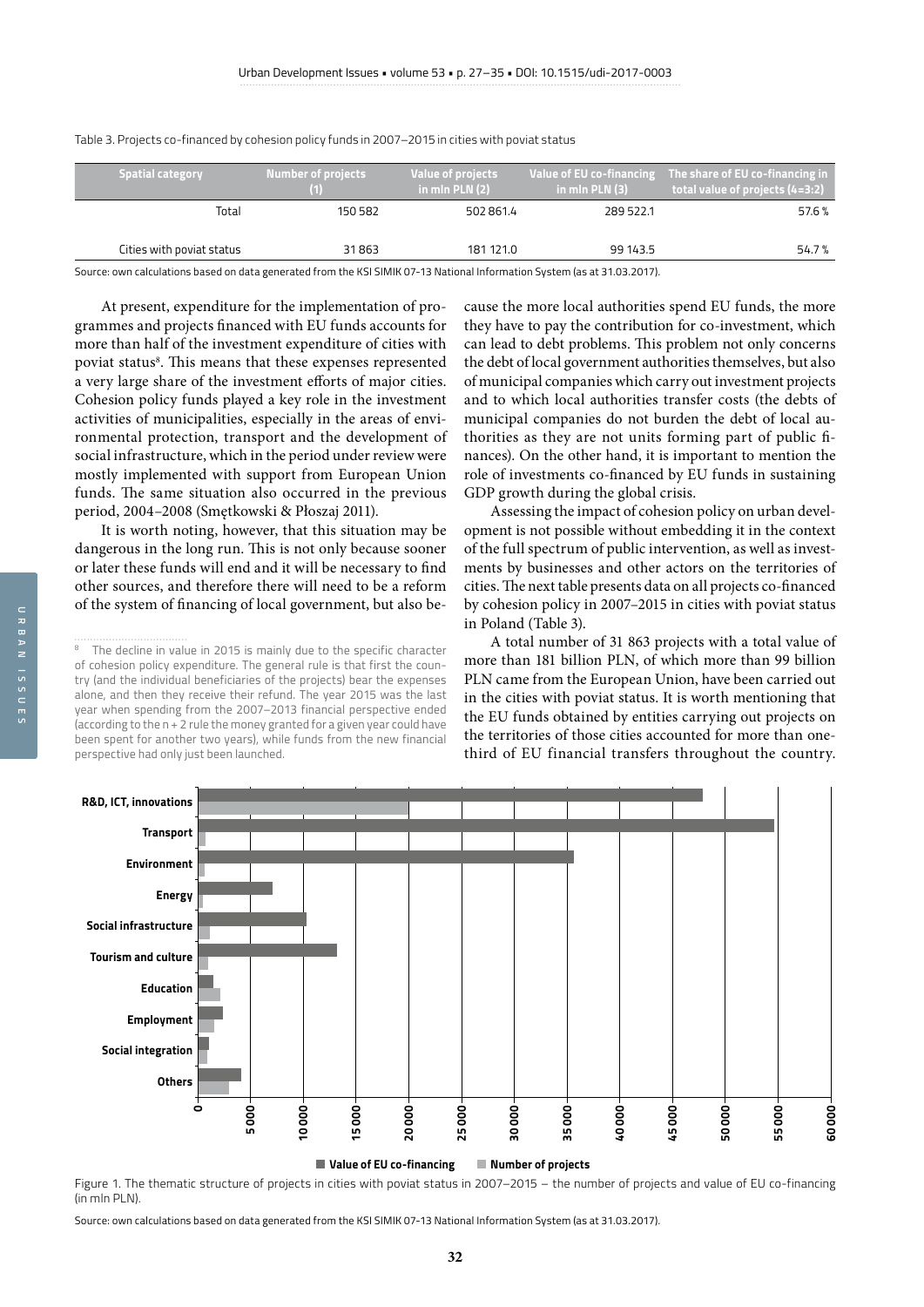Given that there are also projects of national and regional importance among the other two thirds (which cannot be attributed to a specific territory), and many of which also have an impact on cities with poviat status, one can say that these cities are the largest beneficiaries of EU cohesion funds in Poland.

To assess the effects of cohesion policy on the cities it is necessary to take into account the thematic structure of the projects that were carried out (Figure 1). It is not surprising that a significant part of the funding received has been involved in transport and environmental projects. This is primarily a result of the high cost of these projects and the fact that, as Poland is a country with a very many demands in this area, it was decided to make the largest possible allocation of EU funds to meet those needs. Programming in the new member states in 2007–2013 still leaned heavily towards traditional infrastructure projects rather than human resource or business development projects, as might be expected for relatively less-developed countries with extensive basic infrastructure needs (Baun & Marek 2008: 259). Investments in Poland are still used mainly for long overdue modernisation of infrastructure and for meeting basic economic needs, rather than for building a knowledge-based economy (Instytut Badań Strukturalnych 2011). But this situation is changing now (Murzyn 2013) and this is particularly visible in large cities.

An interesting element in this is the large proportion (both in the number of implemented projects and the value of EU co-financing) of R&D (research and development), ICT (information and communications technology), innovation, and entrepreneurship projects. On the one hand, this is the result of a change in cohesion policy and the departure from simple redistribution activities to promote the competitiveness of regions, leading to research and innovation activities being prioritised. The structural funding allocation in support of RTDI (research, technological development and innovation) activities and business innovation has increased substantially with the shift to Lisbon oriented structural funding and related earmarking in the 2007–13 programming period. But on the other hand, a large number of such projects show the potential of large cities to support the development of an innovative knowledge-based economy, and therefore – smart growth. Cities generally have a more advantageous position than other areas in terms of the existing location of advanced business services and high-tech industries.

The urban dimension of the implementation of cohesion policy in Poland in 2007–2013 was mainly manifested in three areas: exploiting the potential of major urban centres as a driving force for regional development, enhancing the relations between cities and surrounding areas, and promoting internal cohesion in urban areas. The impact of these activities, however, requires further research. A very interesting problem, not presented in the above analysis, is the impact of cohesion policy on creating conditions for the diffusion of development processes through the city-region system. Such studies were conducted by M. Smętkowski (2011). The outcome of this dimension of the analysis indicates a lack of any significant impact of cohesion policy on agglomeration processes at the spatial scales analysed. However, the studies managed to identify the thematic categories of public intervention that have the largest relative impact on spread effects from developing large cities to their regional surroundings. The impact of cohesion policy on the spread of development processes in the neighbourhood of large cities was primarily concerned with the development of transport infrastructure.

#### **Conclusions**

In the light of the results of quantitative research it can be said that the implementation of cohesion policy has had an impact on improving the economic situation in large cities. However, this resulted primarily from an outbreak of classical demand effect due to the fact that public investment has created demand for various products and services that have often been sourced in a city<sup>9</sup>. The support of EU funds in Poland concentrates in development nodes, including the largest cities. It should be borne in mind however, that the concentration of funds in nodes of development assures a higher return on investment than in the case of their implementation in economically weaker areas, which with the adequate direction of intervention (place-based policy) may improve its efficiency. Bearing in mind that the external assistance can only have a pro-growth significance if endogenous conditions allow it to be used for accelerating the structural change needed (Gorzelak 2004; Harrison & Huntington 2000), it is important to create those endogenous conditions.

Moreover, the infrastructure base and quality of life in major Polish cities are improving. European Union cohesion policy funds are undoubtedly contributing to this thanks to investments in transport, environment, education and employment. The cohesion policy was designed to be the main instrument for delivering smart, sustainable and inclusive growth in Europe. By analysing the thematic structure of the projects implemented we can see that they are related to support for research and innovation activities (which are in the core of smart growth), environment and energy (connected with sustainable growth) and education, employment and social integration (necessary for inclusive growth). In that way, cities have contributed to smart, sustainable and inclusive growth, but the size of this impact should be the subject of further research.

Urban development is a complex and long term process (Buck et al. 2005). Cities should integrate this development in a long term perspective in order to maximize the many factors of success. Urban areas need specific solutions that will enable them to serve as centres of growth creation and spread and, on the other hand, to address demographic challenges, economic stagnation and other significant difficulties. Then, cities will not be treated merely as beneficiaries of cohesion policy, but active partners who will have more responsibility for designing solutions as well as for the results of individual actions.

Such an effect was visible even in the years 2004–2006, although the scale of public intervention was much smaller. See: (Ocena wpływu polityki spójności … 2010).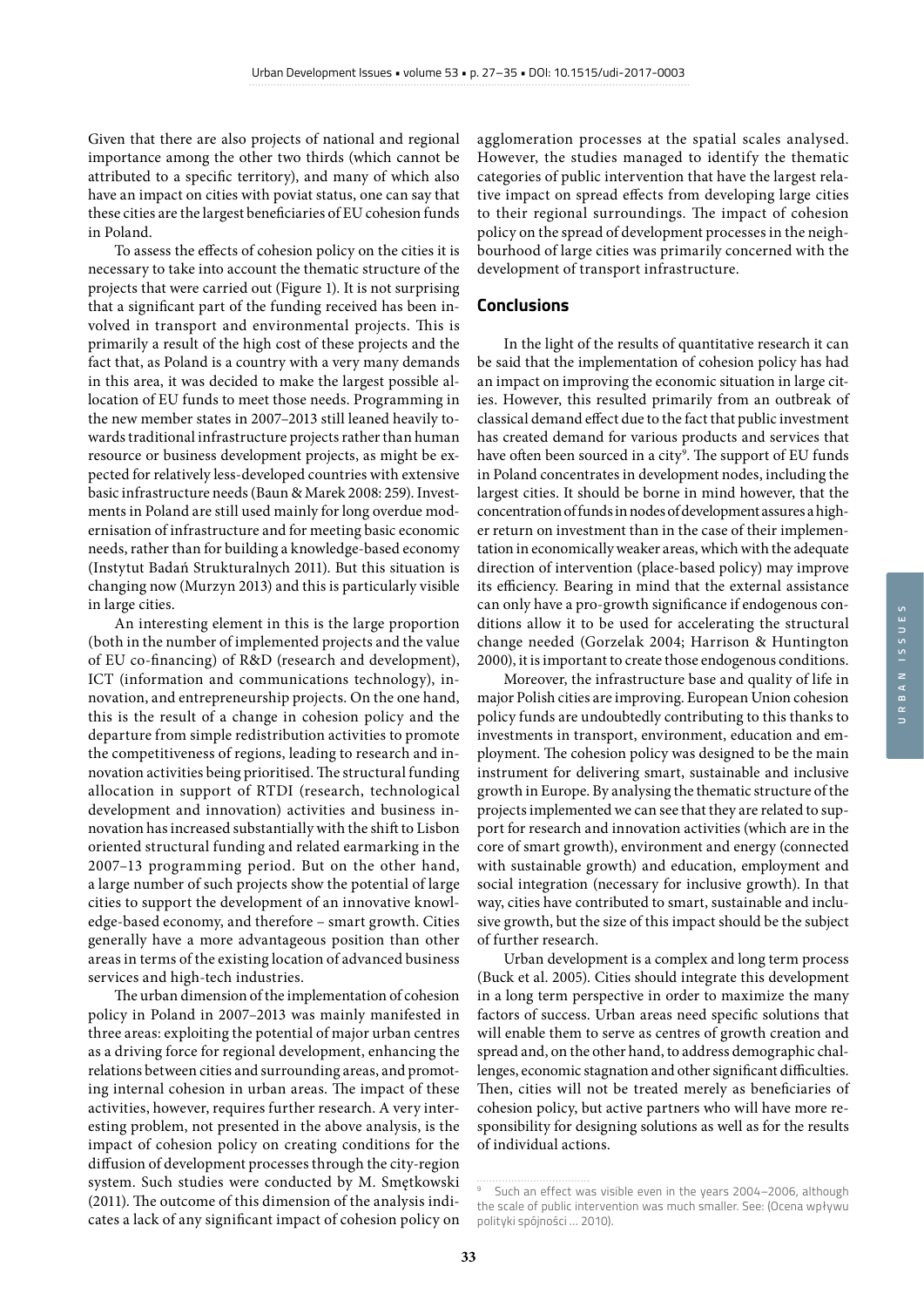## **References**

- Anand, R. A., Mishra S. & Peiris Sh. J. (2013) *Inclusive growth: Measurement and determinants*, IMF Working Paper, 13/135, available from: www.imf.org/external/pubs/ft/wp/2013/wp13135.pdf [accessed: 30.06.2017]
- Atkinson, R. & Zimmermann, K. (2016) *Cohesion policy and cities: An ambivalent relationship?* [in:] S. Piattoni & L. Polverari, eds., *Handbook on Cohesion Policy in the EU*, Edward Elagar, Cheltenham, 413–426.
- Bachtler, J. Begg, I., Polverari, L. & Charles D. (2016) *EU Cohesion Policy in Practice: What Does It Achieve?*, Rowan & Littlefield International, London-New York.
- Barca F. (2009) *An Agenda for a Reformed Cohesion Policy: A Place-based Approach to Meeting European Union Challenges and Expectations*, Independent Report prepared at the request of Danuta Hubner, Commissioner for Regional Policy, DG Regional Policy, Brussels.
- Baun, M. & Marek, D. (2008), *EU cohesion policy after enlargement* (Palgrave Studies in European Union Politics), Palgrave Macmillan, Basingstoke.
- Becattini, G. (1990) *The Marshallian Industrial District as a Socio-Economic Concept*, [in:] F. Pyke, G. Becattini G. & W. Sengenberger, eds., *Industrial Districts and Inter-firm Cooperation in Italy*, IILS, Geneva.
- Berg, A. & Ostry, J. D. (2011), *Inequality and Unsustainable Growth: Two Sides of the Same Coin?*, IMF Staff Discussion Note 11/08, International Monetary Fund, Washington.
- Boldrin, M. & Canova, F. (2001) *Inequality and convergence in Europe's regions: reconsidering European regional policies*, Economic Policy, 16 (32), 205–253.
- Brenner, N., Peck, J. & Theodore, N. (2010) *Variegated neoliberalization: Geographies, modalities, pathways*, Global Networks, 10 (2), 182–222.
- Buck, N., Gordon, I., Harding, A. & Turok, I. (2005) *Changing Cities: rethinking competitiveness, cohesion and governance*, Palgrave Publishers Limited, Basingstoke and New York.
- Central Statistical Office (2016) *Area and population in the territorial profile in 2016*, Statistical Information and Elaborations, Warsaw.
- Commission of the European Communities (2006*) Cohesion Policy and cities: the urban contribution to growth and jobs in the regions*, Communication from the Commission to the Council and Parliament, COM(2006) 385 final, 13.7.2006, Brussels.
- Daniels, T. (2001) *Smart growth: a new American approach to regional planning*, Planning Practice & Research, 16 (3/4/2001), 271–279.
- Ederveen, S., De Groot, H. & Nahuis, S. (2006) *Fertile soil for Structural Funds? A panel data analysis of the conditional effectiveness of European Cohesion policy*, Kyklos , 59 (1), 17–42.
- European Commission (2010), *Europe 2020. A strategy for smart, sustainable and inclusive growth*, Communication from the Commission, COM(2010) 2020 final, 3.3.2010, Brussels.
- *European Spatial Development Perspective (ESDP)* (1999) Office for Official Publications of the European Communities, Luxembourg.
- European Union (2010) *Investing in Europe's future*, Fifth report on economic, social and territorial cohesion, Publications Office of the European Union, Luxembourg.
- Ferry, M. (2013) *Implementing Regional Policy in Poland: A New Era?* Europe-Asia Studies, 65 (8), 1578–1598.
- Florida, R., Adler, P. & Mellander C. (2017) *The city as innovation machine*, Regional Studies, 51 (1), 86–96.
- Gorzelak, G. (2004) *The poverty and wealth of regions (assumptions, hypotheses, examples)*, [in:] H. Karl & P. Rollet, eds., *Employment and regional development policy: Market efficiency versus policy intervention*, Verl. der ARL, Hannover, 101–120.
- Gorzelak, G. (2017) *Cohesion Policy and regional development*, in: J. Bachtler, P. Berkovitz, S. Hardy & T. Muravska, eds., *EU Cohesion Policy. Reassessing performance and direction*, Routledge, Abingdon-Oxford, 33–54.
- Hadjimichalis, C. (2011) *Uneven geographical development and sociospatial justice and solidarity: European regions after the 2009 financial crisis*, European Urban and Regional Studies, 18 (3), 254–274.
- Hadjimichalis, C. & Hudson, R. (2014) *Contemporary crisis across Europe and the crisis of regional development theories*, Regional Studies, 48 (1), 208–218.
- Hamza, C., Frangenheim, A., Charles, D. & Miller, S. (2014) *The Role of Cities in Cohesion Policy 2014–2020*, study requested by the European Parliament's Committee on Regional Development, European Union.
- Harrison, L. E. & Huntington, S.P., eds., (2000) *Culture Matters: How Values Shape Human Progress*, Basic Books, New York.
- Haughton, G. & Hunter, C. (2004) *Sustainable cities*, Routledge, London.
- Instytut Badań Strukturalnych (2011) *Evaluation of benefits to the EU-15 countries resulting from the implementation of the Cohesion Policy in the Visegrad Group countries*, Instytut Badań Strukturalnych, Warsaw. Jacobs, J. (1969) *The economy of cities*, Vintage, New York.
- Lang, T. & Török, I. (2017) *Metropolitan region policies in the European Union: following national, European or neoliberal agendas?*, Interna-
- tional Planning Studies, 22 (1), 1–13. Marshall, A. (1961) *Principles of Economics*, Variorum edition overseen by
- C. Guillebaud, Macmillan, London.
- McCann, P. (2015) *The Regional and Urban Policy of the European Union: Cohesion, Results – Orientation and Smart Specialisation*, Edward Elgar, Cheltenham.
- McCann, P. & Ortega-Argilés, R. (2013) *Smart specialization, regional growth and applications to European Union Cohesion Policy*, Regional Studies, 49 (8), 1291–1302.
- Midelfart, K. & Overman, H. (2002) *Delocation and European integration: is structural spending justified?*, Economic Policy , 17 (35), 321–359.
- Ministerstwo Finansów, *Sprawozdania z wykonania budżetu państwa, Informacje o wykonaniu budżetów jednostek samorządu terytorialnego za lata 2004–2015*, Warszawa [in Polish].
- Murzyn, D. (2013) *Building an economy based on knowledge and innovation in the Visegrad Group countries using the EU structural funds*, [in:] J. Dyduch, M. Michalewska-Pawlak, R. Murphy, eds., *European Union development: challenges and strategies*, Aspra, Warsaw, 139–159.
- Nijkamp, P. & Perrels, A. (1994) *Sustainable cities in Europe*, Earthscan, London.
- *Ocena wpływu polityki spójności na rozwój miast polskich (w ramach ewaluacji ex post NPR 2004–2006)*, 2010, Badanie wykonane na zlecenie Ministerstwa Rozwoju Regionalnego przez Centrum Europejskich Studiów Regionalnych i Lokalnych EUROREG Uniwersytetu Warszawskiego, Warszawa [in Polish].
- OECD (2013) *OECD Regions at a Glance*, OECD, Paris.
- OECD (2016) *Making Cities Work for All Data and Actions for Inclusive Growth*, OECD, http://dx.doi.org/10.1787/9789264263260-en.
- Parkinson, M. & Meegan, R. (2013) *Economic place making: policy messages for European cities*, Policy Studies, 34 (3), 377–400.
- Perroux, F. (1950) *Economic Space, Theory and Applications*, Quartely Journal of Economics, 64 (1), 89–104.